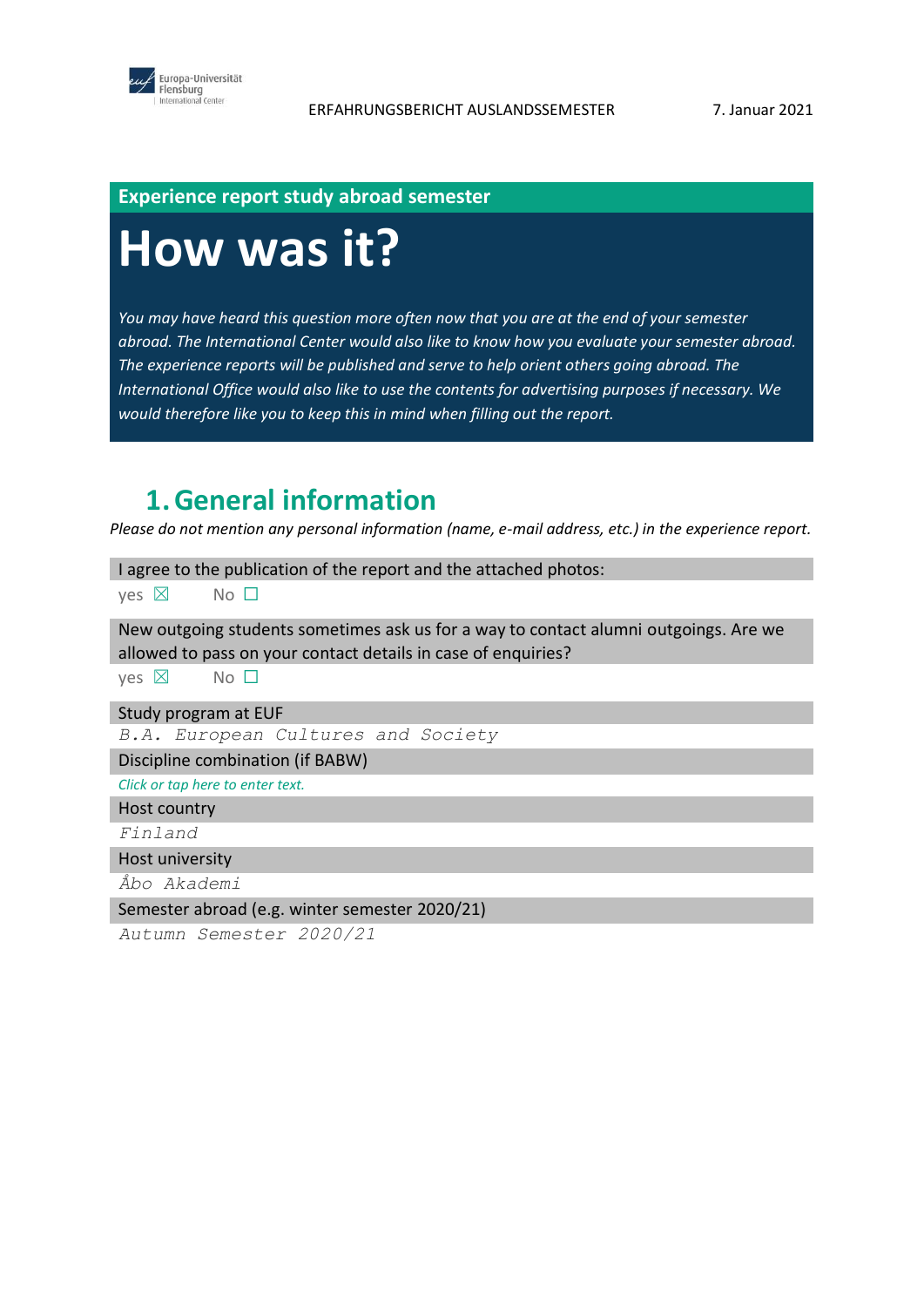



### **2.Your story**

*At this point you can now tell your stories from abroad. Often it is not so easy to tell about your experiences abroad in such a compressed way. We have therefore prepared some reflection questions to help you do this. At the end of the questionnaire, you will also find a free field for you to fill in, in which you are welcome to enter aspects that are not covered by any of these questions.*

#### How did you prepare for the semester abroad?

First of all, I completed the application process and other *formalities. This was rather easy and the International Offices at the EUF and at the receiving university provided perfect guidance for it. While this was ongoing, I already applied for student accommodation. I recommend to apply for the student housing as soon as the online process opens, as there are only limited spots available. I only applied at TYS (Turku Student Village Foundation), as they provide affordable and rather comfortable accommodation for exchange students next to the campus and at other places. I also recommend to take a look at private accommodation, especially during times of online studies.* 

*To get to Turku, I booked a ferry trip from Travemünde to Helsinki together with a friend. We already booked the return trip with it, as it was cheaper. From Helsinki we took the train to Turku.*

*A few weeks before I came to Turku, my student tutor organized from Åbo Akademi contacted me and helped me to get the starting package (with blanket, pillow, basic kitchen utensils and curtains) and the keys to my student room. They also helped me to receive other information about the university and quarantine regulations.*

*I had to modify my learning agreement twice, as the course catalogue was not updated yet when I had to submit the agreement. This was no problem at all.*

#### How did you establish social networks in your host country? Do you have any tips on how this can be achieved?

*Because of the Corona situation, it was a bit difficult to get to know new people. I mostly met other Erasmus+ students who also lived in my building in the student village. The university and the tutors organized a few online social meet ups and we were also able to meet a few people through that. I recommend to take part in those fun meetings and the possible events organized by the tutors. Some tutors also became good friends and so one got to learn more about life in Finland, the education system and Swedish speaking minorities in Turku.*

*The most social space was the shared kitchen in my accommodation, where I met the other exchange students on my floor. When the situation allowed, one could also take part in the campus sport and meet people there.*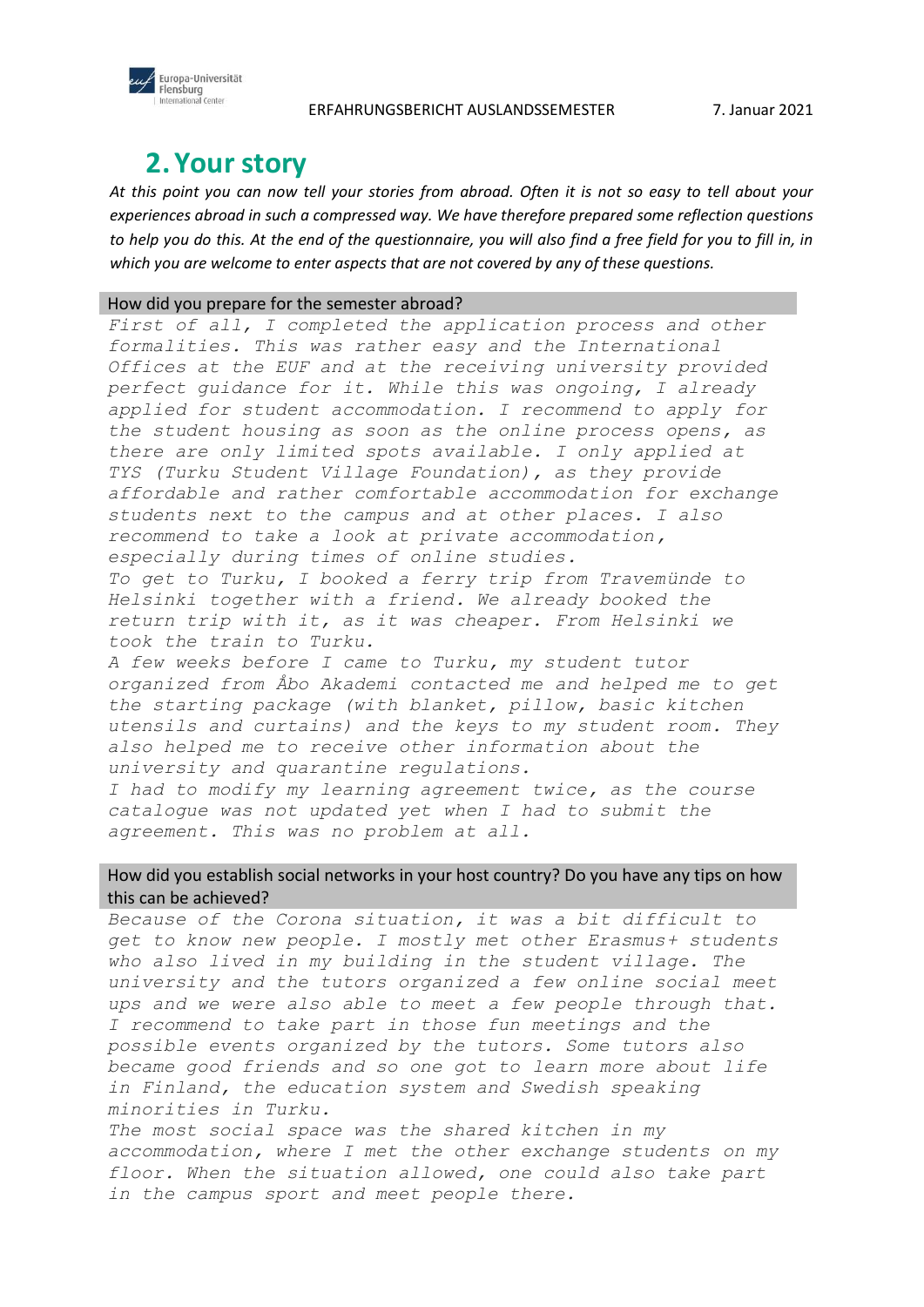

#### ERFAHRUNGSBERICHT AUSLANDSSEMESTER 7. Januar 2021

*Apart from that, I had the most beautiful conversations with local people and students in random situations, for example while doing laundry or waiting at a traffic light.* 

#### How was the study program at the partner university structured? (e.g. premises, workload, language of instruction, examination forms, accessibility)

*Beforehand, I chose five self study courses and one seminar with live online classes. Next time, I would choose three self study courses max. For those, I had to read one to three books and write essays or electronic exams. I did this on my own accord. The topics were quite interesting, but the workload for five ECTS seemed to be more extensive than in Flensburg. The essays were shorter than the ones I've written before. Also, I could not get in contact with students who were also doing the same self study courses, which I did not expect before. The online seminar (Comparative Democratization) was thought provoking and well structured. The electronic exams take place in specific supervised exam rooms on campus, which is rather convenient. You can book your own exam and time slots for any time during the semester (Tip: Do this a good few weeks before you would like to take the exam, as the best times are booked quicklyinstructions are provided on the Uni website). Everything was easily accessible in English and the university cared very much for the students and also their mental health and wellbeing. As there were no classes happening on campus, I cannot say a lot about the premises. Buildings like the library, the cafeterias and some study spaces which were still in use were all well equipped and nice and safe places to be in. In the beginning of the semester, the university organized an online welcome week, where all necessary information was provided.* 

What was your daily life like where you were? (e.g. living, shopping, leisure, inclusion) *Because of the situation, I spent a lot of time in my accommodation, where I cooked, studied and did a bit of yoga. Apart from that, I took a lot of walks in the nearby nature. With my second hand bike, I got easily around town. As there was luckily no lockdown at that time, there still were some free time opportunities. Oftentimes, friends and I went to the cafeteria to get delicious and cheap lunch and afterwards I went to one of the many study spaces on campus or to the public library and cafés (Highly recommend to check out the different very nice study spaces, e.g. in Arken or in the Educarium and the libraries). My favorite café was the Kirjakahvila, a social, diverse and alternative*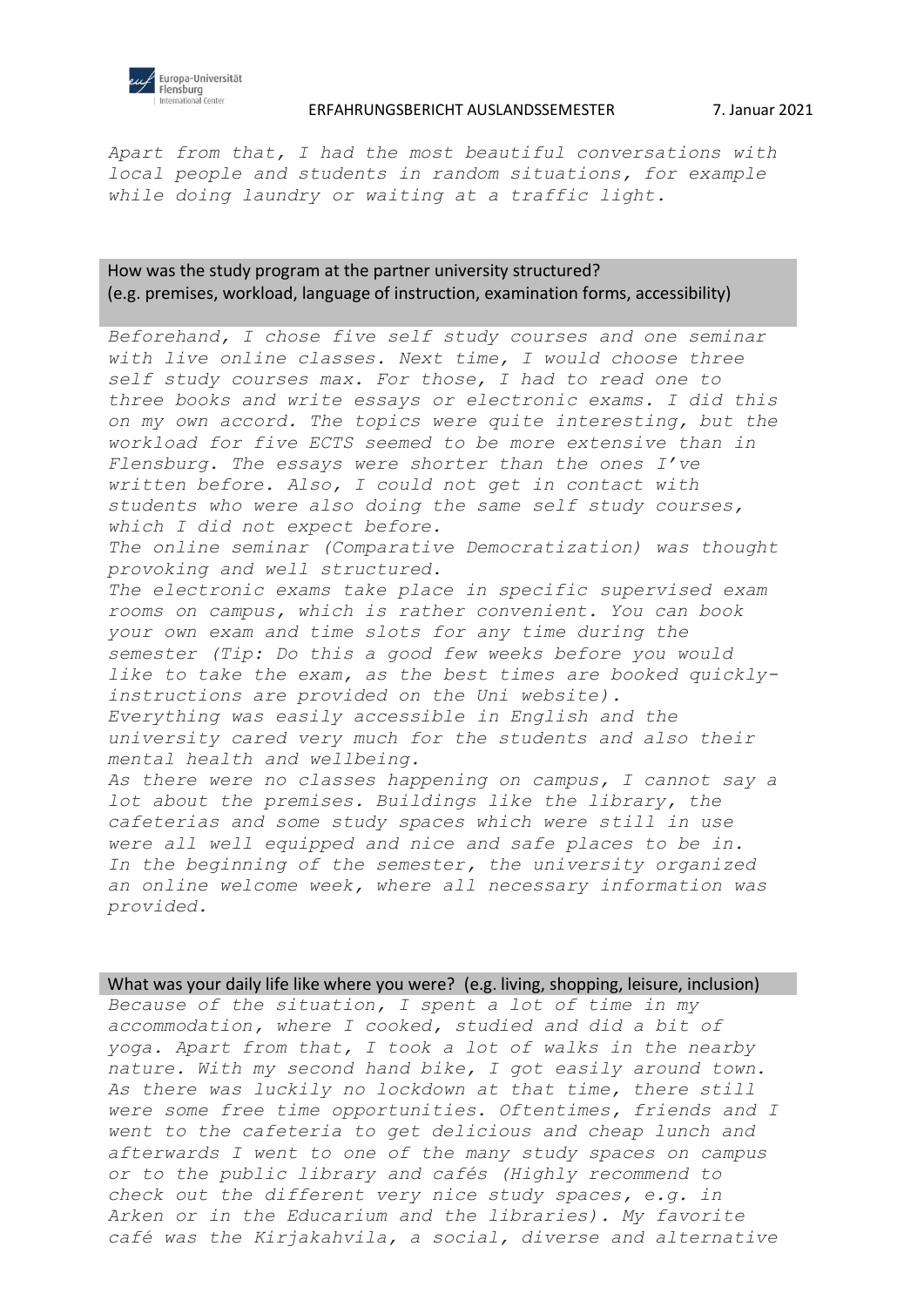

#### ERFAHRUNGSBERICHT AUSLANDSSEMESTER 7. Januar 2021

*place with an all vegan menu, books, a sharing spot, board games and small events with local artists.*

*There are also a few museums in Turku, which I checked out. On the weekends with good weather, I went on hiking trips. Once in the late summer I stayed with friends in a small wooden cabin on the archipelago. Also, we went to the free sauna in the student accommodation at least once a week. Another time, I went spontaneously to the Swedish theatre in town and watched a play in Swedish language. They sell very affordable tickets for students. I mostly learned Swedish during my stay and just a bit of Finnish, as Swedish was easier for me and also useful in Turku.* 

#### How did you manage with the money?

*As Finland is more expensive in Germany, I spent a bit more money than at home. Food prices were okay, most of the times I went grocery shopping at Lidl and just sometimes got specific foods in the more expensive K-Markets. The plant based food options were most of the times* not *more expensive. The cafeterias provided a good opportunity to get relatively healthy and affordable meals. I did not use public transport a lot, but the prices were reasonable. For the student accommodation (including my own furnished room with fridge and bathroom with a shared kitchen), I paid almost the same amount as for my accommodation at home in Flensburg. With a bit of planning beforehand and the Erasmus funding, the living costs in Finland were manageable.*

#### Is there anything else you would like to share? (e.g. anecdotes, criticism, etc.)

*The Erasmus+ semester was an amazing experience and also not without challenges. I am equally grateful for the challenges which provided even more learnings. Additionally, it was interesting to see how the Finnish governement and people managed the pandemic situation in comparison to Germany and other countries. The stay helped me to broaden my horizon and apply some knowledge gained in EUCS.* 

When it is safe to travel again, I would like to experience *the parts of Finnish culture I missed out. Turku and especially the Åbo Akademi offer wonderful opportunities for studying and more. Finland is a very interesting country with a culture and nature worth exploring.*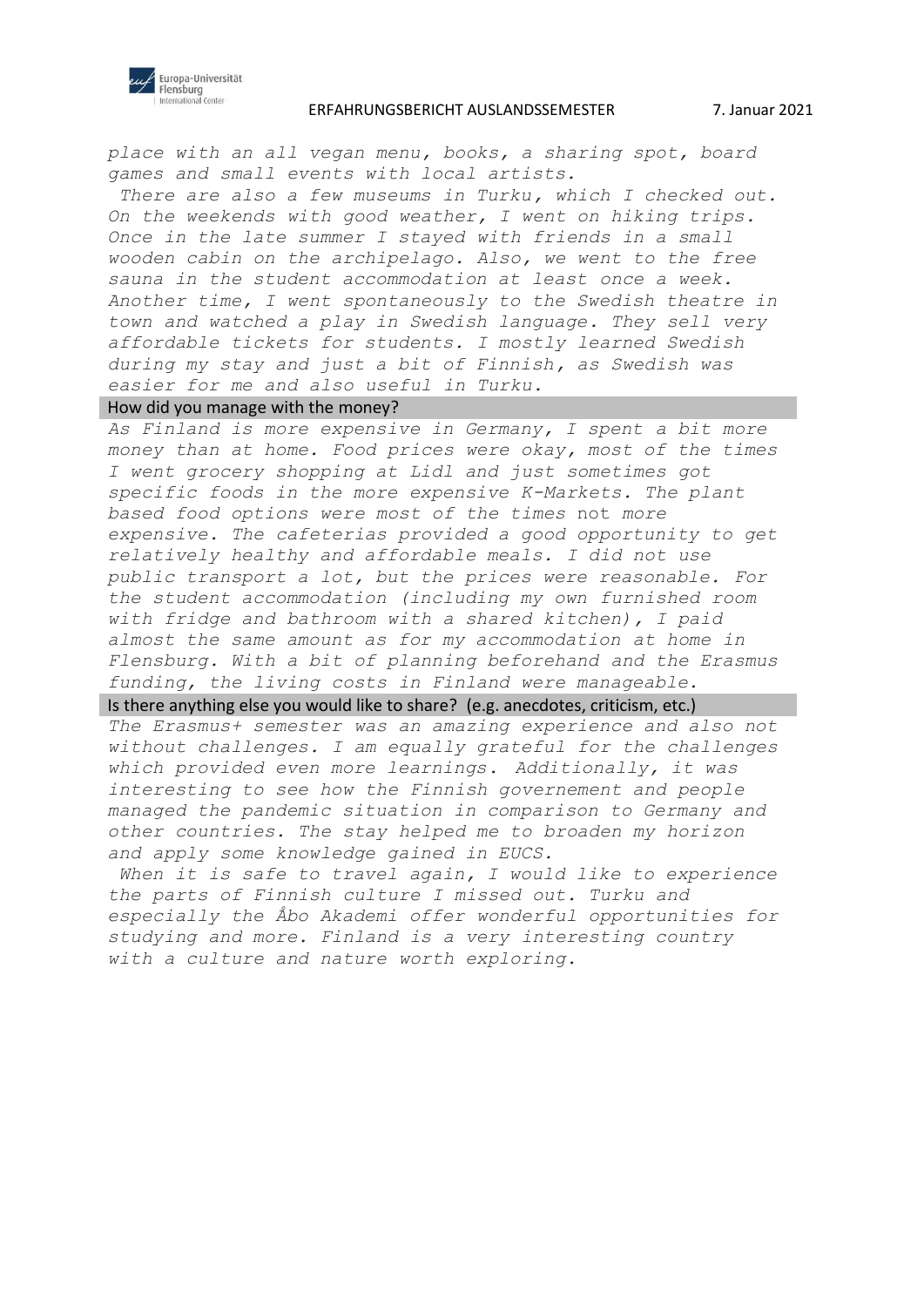



Europa-Universität Flensburg<br>International Center

Finally, you can upload photos here, which visualize/imagine your stay abroad well. If necessary, add a description. The following reflection questions can help you choose an appropriate photo:

- Does the photo possibly reinforce prejudices or stereotypes about the country?
- Do you have the consensual consent of the persons depicted in the photos?
- "A picture is worth a thousand words!" What does your picture say about the country and your semester abroad?

#### **EINVERSTÄNDNISERKLÄRUNG:**

Hiermit erkläre ich, dass Rechte Dritter an dem/den unten näher bezeichneten Foto/s nicht bestehen und ich der EUF die Nutzung dieses/dieser Fotos gestatte

Yes  $\times$  No  $\Box$ 



*The archipelago* 



*Cabin at the* 

*Click or tap here to enter text.*





*Autumnal view at the student village*



*archipelago*

*The Trainstation*

*Click or tap here to enter text.*

*The Turku Cathedral*